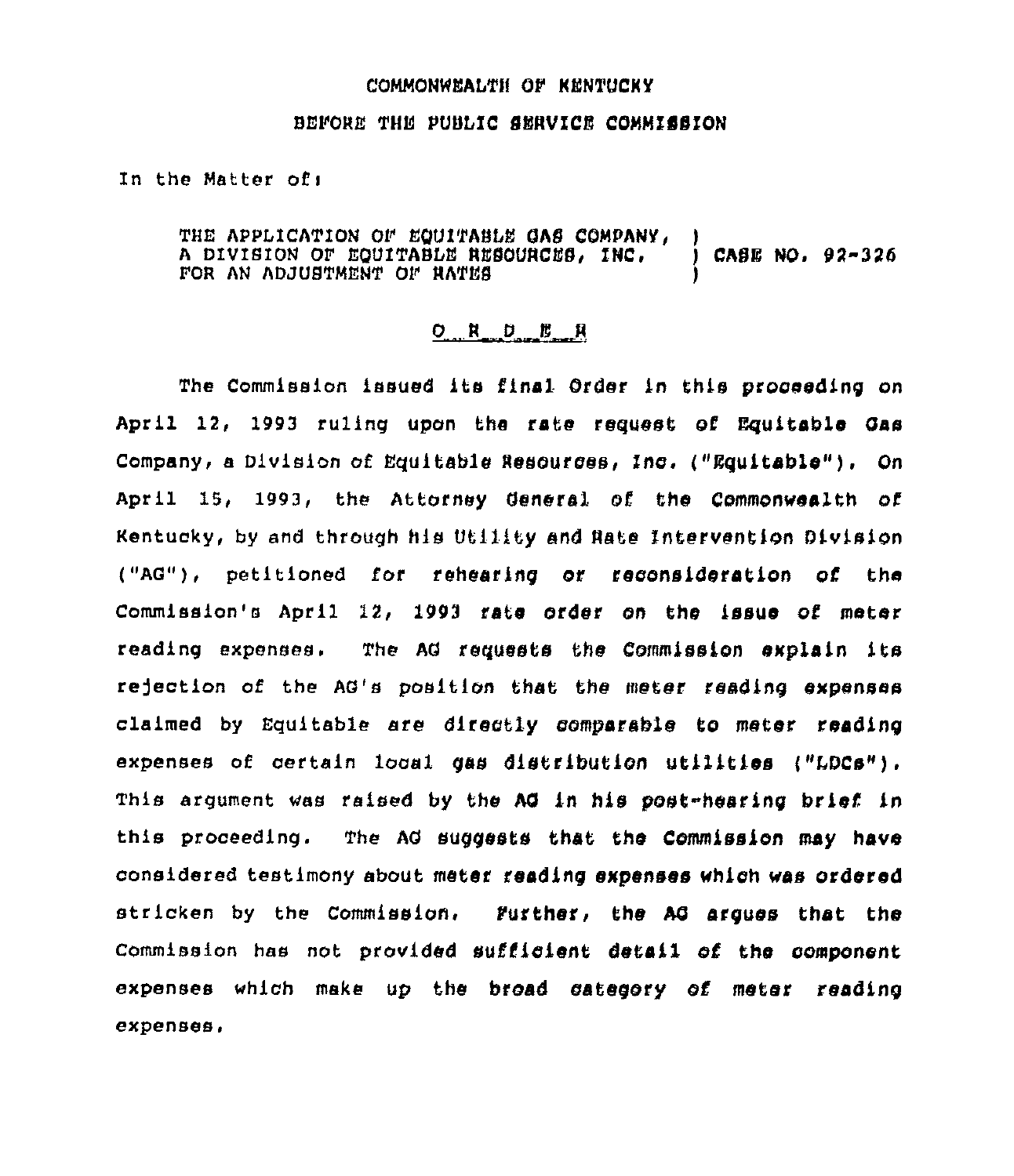Equitable responded to the AG's petition for reconsideration or rehearing by letter dated April 28, 1993. Equitable argues that rehearing should not be granted on meter reading expenses since the AG presented no evidence on the appropriate level for this expense item. The record supports the reasonableness of the level of meter reading expanse and Equitable has had no opportunity to explain, cross-examine or rebut the comparisons between meter reading expenses of LDCs and Equitable. The AG's comparison of meter reading expenses of LDCs and Equitable is an attempt to buttress his case outside the record.

KRB 278.400 provides that any party to a Commission proceeding may, within 20 days after the service of the order upon him, apply for rehearing with respect to any of the matters determined by the Commission in ite Order. On rehearing any party may offer additional evidence that could not with reasonable diligence have been offered at the former hearing. In his petition for reconsideration and rehearing, the AG has not offered any additional evidence that could not have been with reasonable diligence presented at the first hearing in this proceeding. The AG has not demonstrated that the Commission has acted in a clearly erroneous manner, or that Equitable has failed to meet its burden of proof on the meter reading expense issue. The AG's argument that Equitable's recorded expenses should be comparable to the same account balances for other distribution utilities as they use the same system of accounts is without merit. First of all, if two accounts contain different cost elements they are not comparable.

 $-2-$